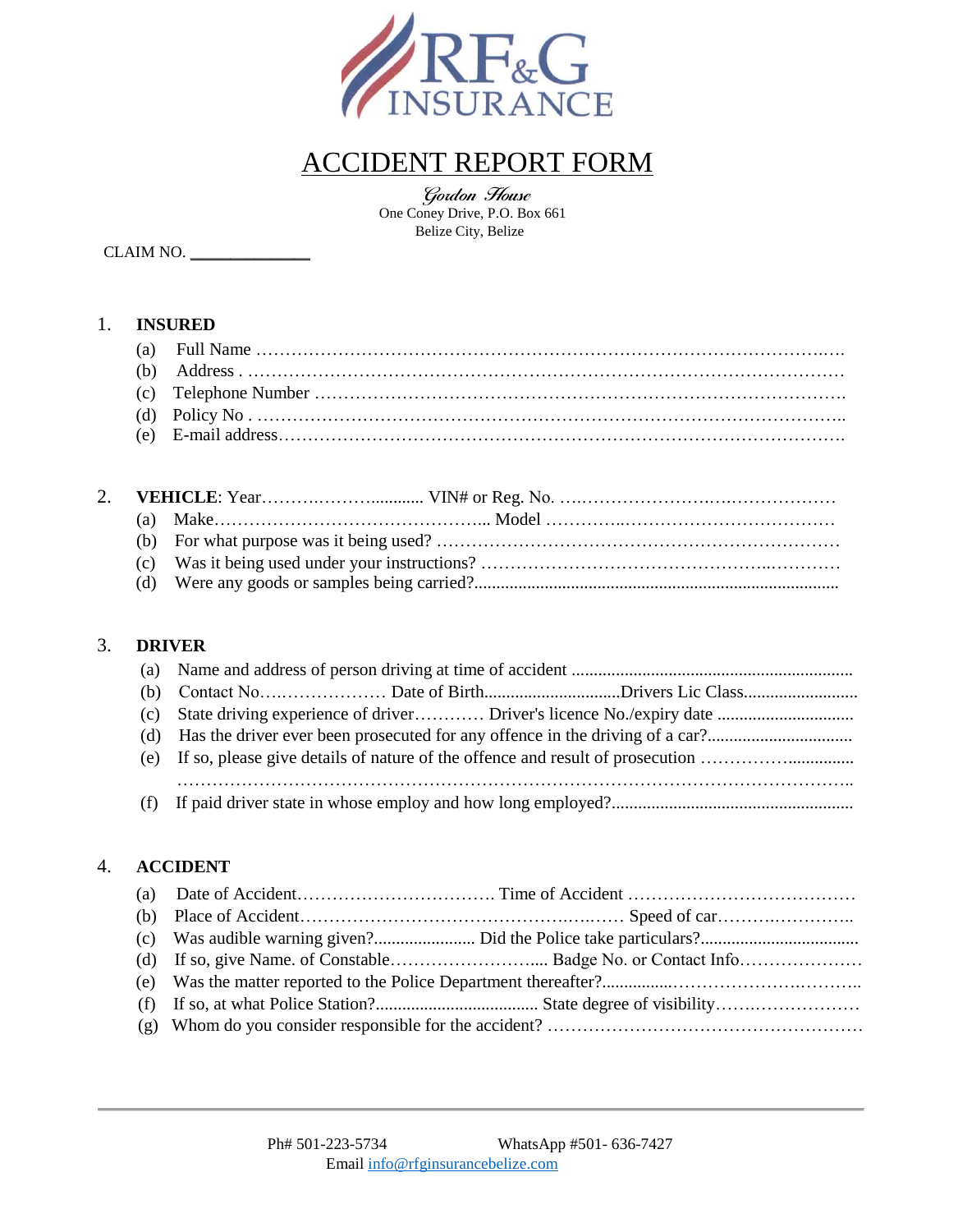

| 5. | (a)        | DAMAGE (if any) TO OWN VEHICLE.                                                                                                 |  |  |  |  |  |  |
|----|------------|---------------------------------------------------------------------------------------------------------------------------------|--|--|--|--|--|--|
|    |            | Where can the Vehicle be examined? (Please state Garage telephone number if possible.)                                          |  |  |  |  |  |  |
|    | (b)<br>(c) | Name, Contact and Address of Registered Owner of Vehicle (if any) causing such damage                                           |  |  |  |  |  |  |
| 6. |            | PERSONAL INJURY                                                                                                                 |  |  |  |  |  |  |
|    | (a)        | Names and addresses of all persons injured and full particulars of injuries sustained                                           |  |  |  |  |  |  |
|    |            | THIRD PARTY                                                                                                                     |  |  |  |  |  |  |
|    |            |                                                                                                                                 |  |  |  |  |  |  |
|    |            |                                                                                                                                 |  |  |  |  |  |  |
|    |            | <b>INSURED VEHICLE</b>                                                                                                          |  |  |  |  |  |  |
|    |            |                                                                                                                                 |  |  |  |  |  |  |
|    |            |                                                                                                                                 |  |  |  |  |  |  |
|    | (b)        | Name & Address of Doctor or Hospital to which injured person(s) has been taken for treatment                                    |  |  |  |  |  |  |
|    |            |                                                                                                                                 |  |  |  |  |  |  |
| 7. | (a)        | <b>DAMAGE TO PROPERTY OF OTHER PERSONS (THIRD PARTIES)</b><br>Name (s) and address (es) of Registered Owner of property damaged |  |  |  |  |  |  |
|    |            | Full particulars of damage done. For vehicle, provide year, make, model and Reg. No.                                            |  |  |  |  |  |  |
| 8. |            | <b>WITNESSES</b>                                                                                                                |  |  |  |  |  |  |
|    | (a)        | Name, Contact Info and Addresses of all persons in your Vehicle other than the person driving.                                  |  |  |  |  |  |  |
|    |            |                                                                                                                                 |  |  |  |  |  |  |
|    | (b)        | Name, Contact Info and Addresses of all independent witnesses                                                                   |  |  |  |  |  |  |
|    |            |                                                                                                                                 |  |  |  |  |  |  |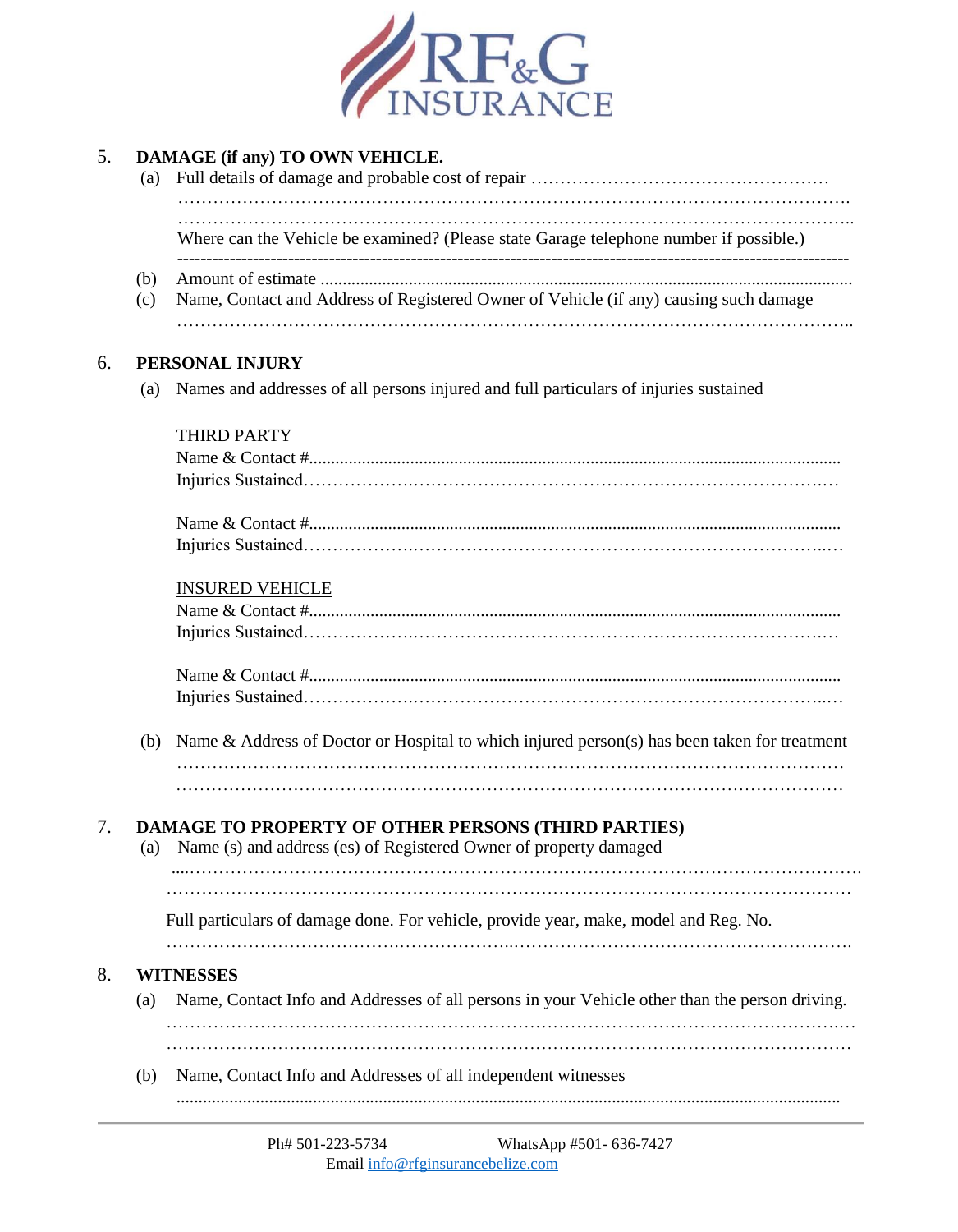

**IMPORTANT**

## **SKETCH PLAN**

Please show the position on the Road of Vehicles, or Vehicle, at the point of impact, and indicate their direction and track immediately before the Accident. If any Vehicle, Persons or Obstacles were present influencing the Track of the Vehicles concerned, these should also be indicated.

Indicate North

- (X) Point of Impact
- (A) Your Vehicle<br>(B) Other Vehicle
- Other Vehicle